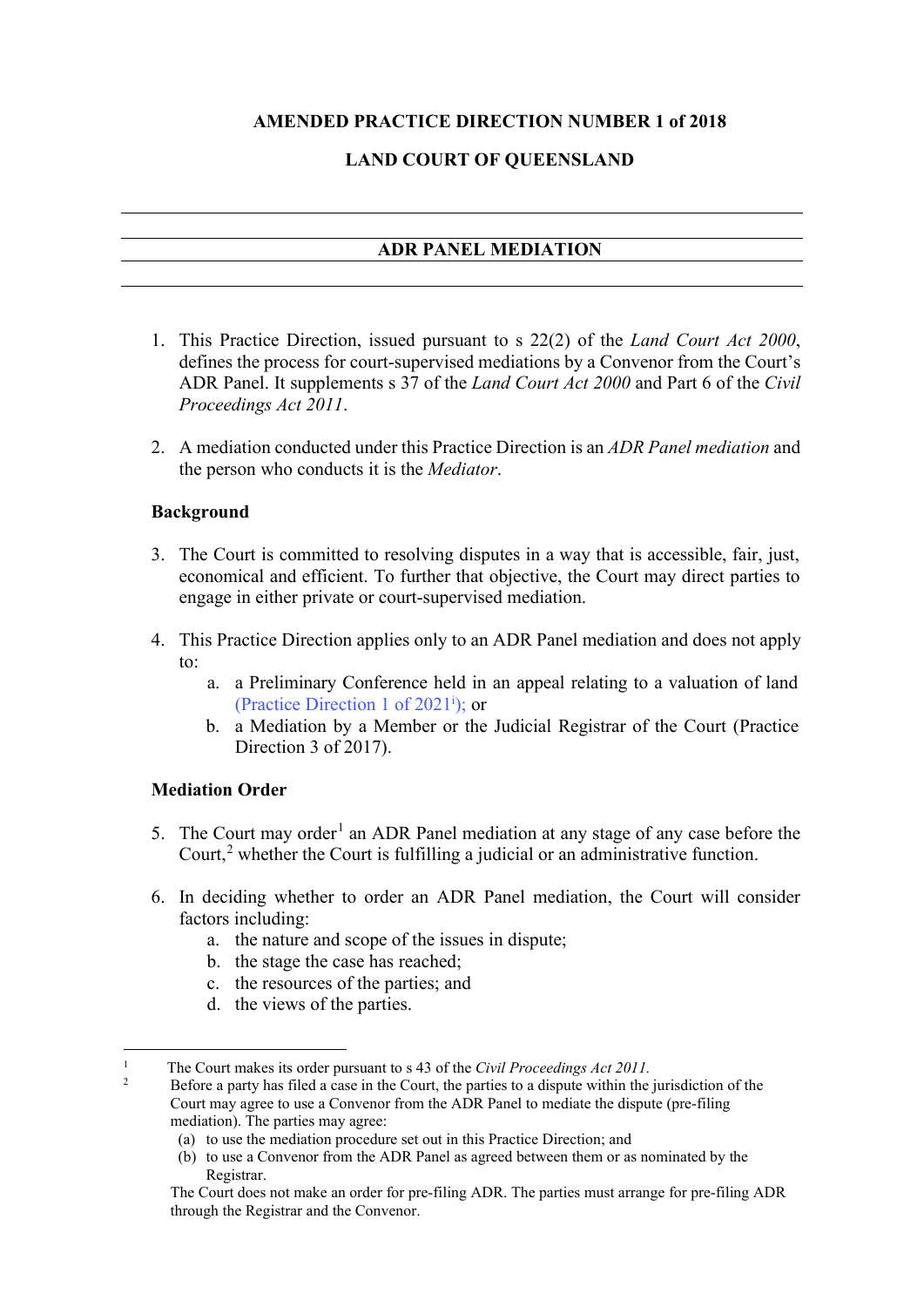7. The Mediator for an ADR Panel mediation must be an ADR Panel Convenor selected by the parties, if they agree, or by the Registrar, in consultation with the parties, if they do not agree.

# **Participation in the mediation**

- 8. Participation in an ADR Panel mediation is under the direction and control of the Mediator. The parties must participate in good faith and must not impede the mediation.<sup>[3](#page-1-0)</sup>
- 9. Unless the Mediator otherwise allows, a party must attend in person, with or without their legal or other representative.
- 10. A party will not be relieved of the requirement to attend in person unless:
	- a. they will be represented by a person with full authority to settle the case; or
	- b. if the party is a government agency, it will be represented by a person with authority to recommend the settlement for approval by an authorised delegate; or
	- c. for any other party, the party informs the Mediator of the process for endorsing a settlement and, after consulting with the other parties, the Mediator considers it does not present an unacceptable limitation on the mediation.
- 11. Where appropriate, and after consulting all parties to the Mediation, the Mediator may allow:
	- a. other persons to also attend, such as expert witnesses; and
	- b. participation by telephone, video or other remote access.

## **Intake process**

- 12. The Registrar will provide the Mediator with access to the filed document index.
- 13. The Mediator will contact each party to discuss arrangements for the mediation, including:
	- a. date, time, venue, and period allocated for the mediation (if not already fixed);
	- b. preparatory meetings with all or some of the participants;
	- c. the scope, format and nature of information about the dispute to be provided to the Mediator;
	- d. any special requirements (such as cultural and language, physical access, audio-visual or other IT needs);
	- e. any requests by a party not to attend in person (see [10]);
	- f. any requests about participation in the mediation (see [11]);
	- g. any other requests about mediation arrangements made by a party; and
	- h. arrangements for payment of the Mediator's fee.
- 14. If the Mediator considers co-mediation will enhance the prospects of reaching agreement, they may recommend the parties agree to engage a co-mediator. The comediator must be a Convenor on the ADR Panel with specialist expertise relevant

<span id="page-1-0"></span><sup>3</sup> Section 44 of the *Civil Proceedings Act 2011.*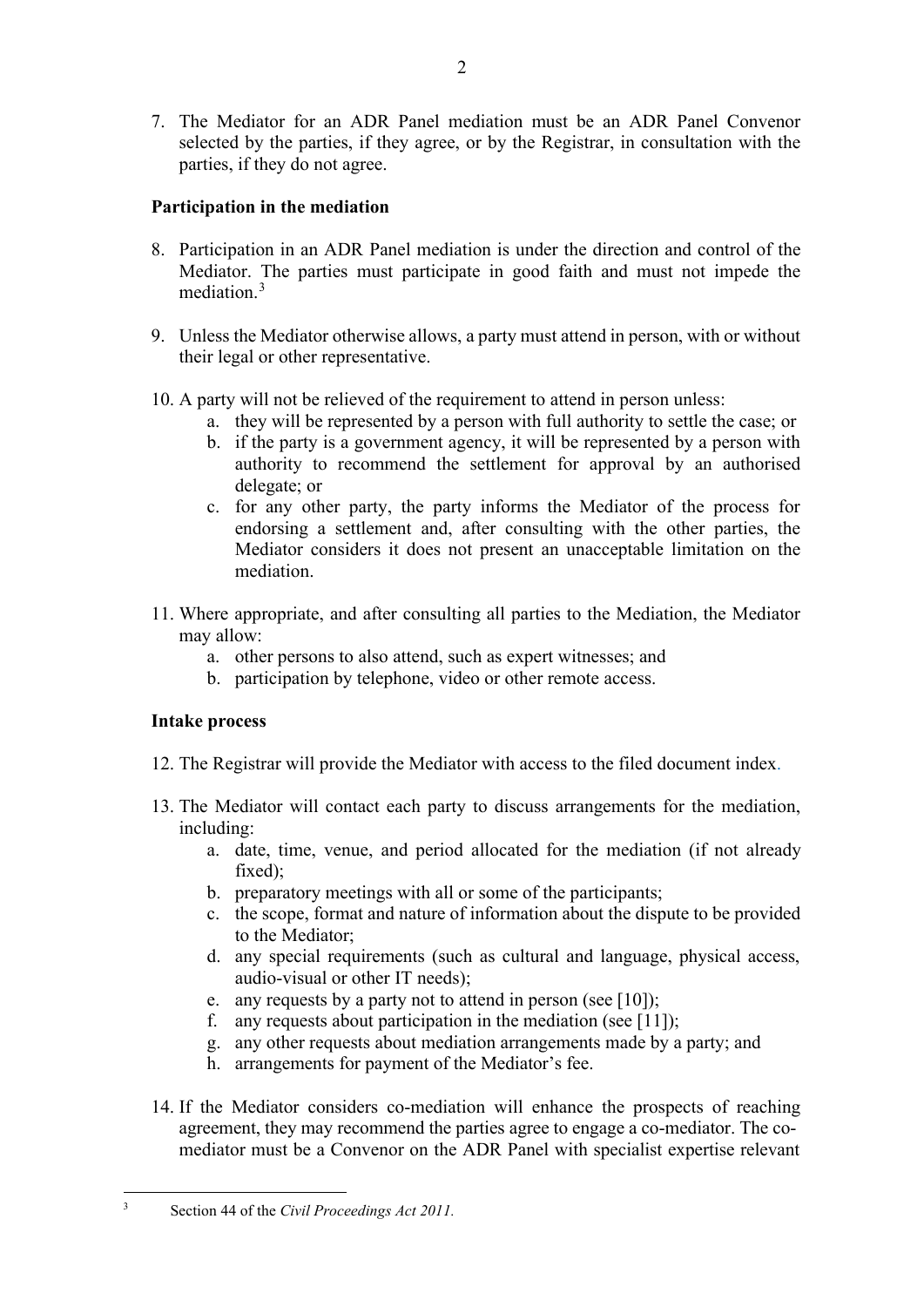to the dispute. If the parties agree to appoint a co-mediator, the mediation order and this practice direction will bind the co-mediator.

## **Confirmation of mediation process**

- 15. Following intake, the Mediator will advise the parties in writing of the arrangements for the mediation, including any preconditions, expectations or particular requirements of the Mediator, and, in particular:
	- a. who will participate, how many people may attend with a party and what are their roles;
	- b. whether a party is required to provide a confidential summary about the issues raised in the case and how they would like the case to be resolved; and if so, by what date;
	- c. what other material, if any, should be provided by any party and by what date; and
	- d. confirmation of the process by which a party who does not attend the mediation in person will endorse an agreement negotiated at the mediation.

#### **Without prejudice and confidential process**

- 16. An ADR Panel mediation is conducted on a without prejudice basis. The law relating to without prejudice communications governs information shared and documents prepared for the mediation.
- 17. The Mediator, the parties, and all other participants must respect the confidentiality of the mediation. [4](#page-2-0)
- 18. If the case does not resolve at mediation, no person may give evidence at the hearing of anything done or said or any admission made at the mediation, unless all parties agree.<sup>[5](#page-2-1)</sup>
- 19. Following completion of the mediation, the Mediator must destroy all materials provided to or prepared by or for the Mediator for the sole purpose of the mediation, whether or not the case is resolved.<sup>[6](#page-2-2)</sup>

#### **Meeting separately with the parties – private meetings**

- 20. Mediation styles and practices may differ between Mediators and between cases. The Mediator may hold private meetings with the parties, at the Mediator's discretion, taking into account the nature and circumstances of the case.
- 21. If a Mediator does hold private meetings with the parties, the Mediator will not disclose to any other party or participant any information provided during a private meeting, without the express authority of the informing party.

<span id="page-2-0"></span><sup>4</sup> The Mediator must maintain confidentiality with limited exceptions; see s 54 of the *Civil Proceedings Act 2011.*

<span id="page-2-1"></span><sup>5</sup> Section 53 of the *Civil Proceedings Act 2011.*

<span id="page-2-2"></span><sup>6</sup> This obligation does not extend to business and taxation records, such as the mediation agreement and invoices.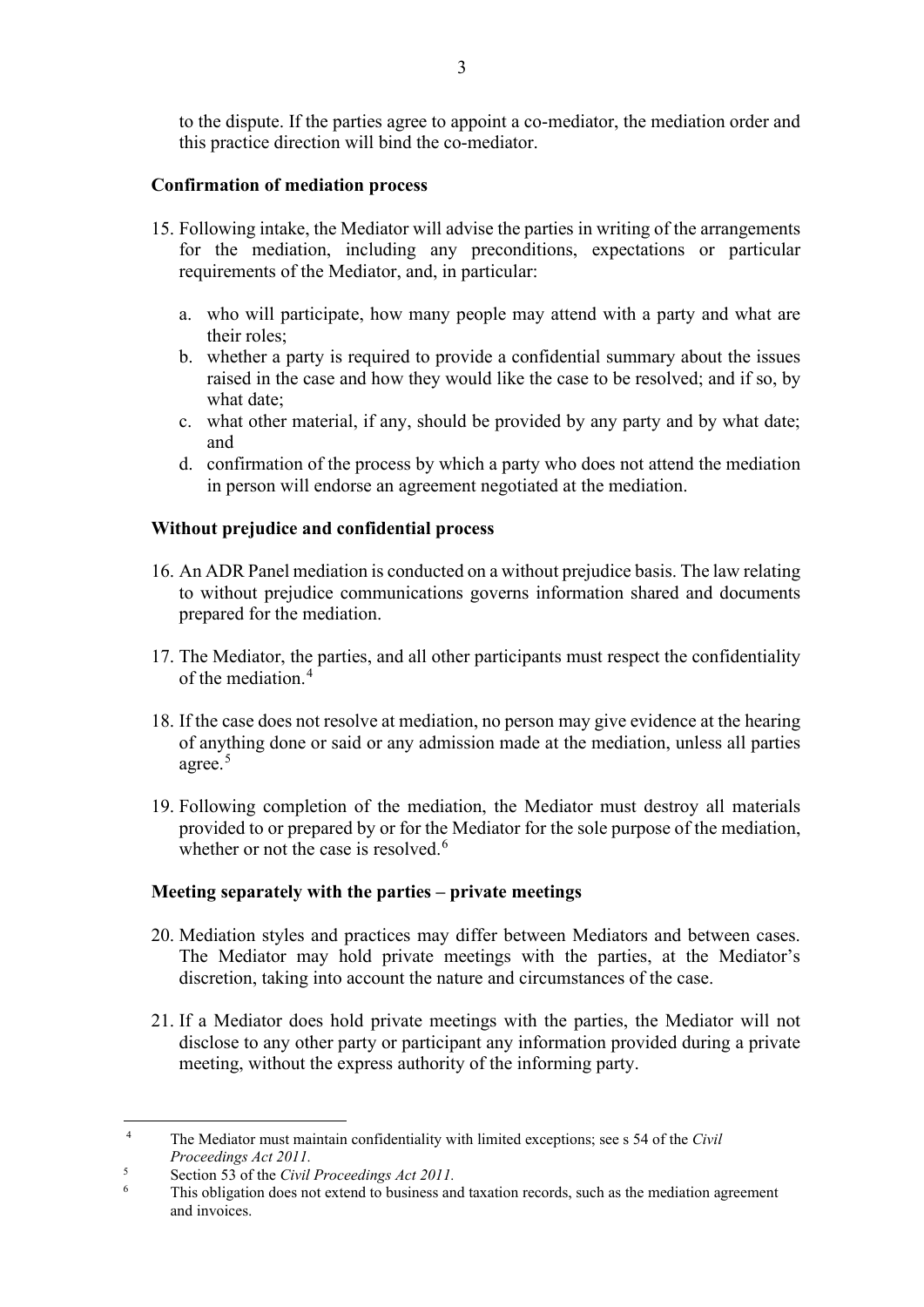### **Adjournment and request for directions**

- 22. The Mediator may adjourn a mediation to another date, but must advise the Registrar in writing of the date to which the mediation is adjourned.
- 23. The Mediator or any party may make a written request for further directions from the court about arrangements for the mediation.
- 24. The Member managing the case will consider the request and provide a written response to the Mediator and the parties.

## **Termination**

- 25. The Mediator may terminate a mediation if:
	- a. the Mediator considers there is no utility in continuing; or
	- b. the Mediator believes (on information that provides a reasonable basis for the belief) that a party is or was engaging in illegal, improper or unethical conduct in the mediation, or in the case generally.
- 26. The Mediator must advise the parties before terminating the mediation but is not required to give reasons for doing so.

## **If the case is resolved by agreement**

- 27. If agreement is reached about some or all issues, the Mediator will discuss with the parties whether the agreement will be:
	- a. reduced to consent orders to be proposed to the court;
	- b. recorded in a private agreement prepared and finalised by the parties; or
	- c. documented in some other way.
- 28. In any case, the Mediator must file a Mediator's Certificate in the approved form.
- 29. If the parties propose consent orders, the Mediator must include them in or attach them to the Mediator's Certificate. The Member managing the case will consider the proposed consent orders and either:
	- a. make the orders by consent on the papers; or
	- b. if they consider it necessary to change or refine the orders, hear from the parties before doing so.

## **If the case is not resolved by agreement**

30. Paragraphs [31] to [34] apply if the case does not completely resolve at mediation.

31. If the parties do not reach an agreement which finally disposes of the case, the Mediator will discuss options for the further conduct of the case and seek agreement about procedural matters<sup>[7](#page-3-0)</sup> that will facilitate a fair, efficient and effective hearing, including:

<span id="page-3-0"></span><sup>&</sup>lt;sup>7</sup> The Mediator will use the current Practice Directions and Model Directions, if any, to facilitate agreement about procedural matters.